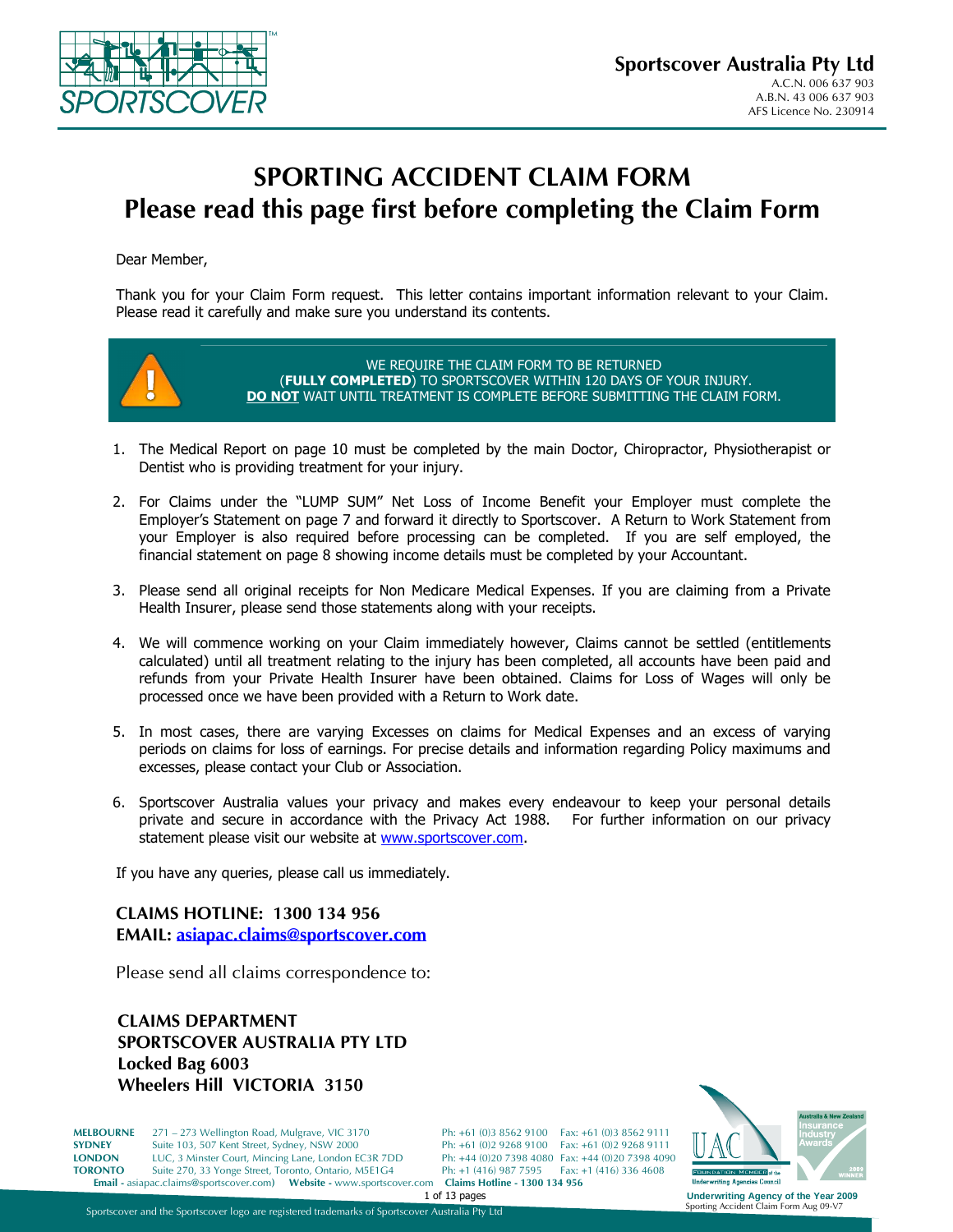

# **Claim Form**

### **PLEASE USE BLOCK LETTERS | ALL SECTIONS MUST BE COMPLETED**

**BEFORE YOU COMMENCE FILLING IN THIS FORM, PLEASE MAKE SURE YOU HAVE READ AND FULLY UNDERSTOOD THE DIALOGUE ON THE FRONT OF THE CLAIM FORM AS IT CONTAINS IMPORTANT INFORMATION RELATING TO YOUR CLAIM. IF YOU HAVE ANY QUESTIONS AT ALL ABOUT ITS CONTENTS OR MEANING, PLEASE CONTACT YOUR NEAREST SPORTSCOVER OFFICE**.

### **PART 1 – CONTACT / CLAIMANT DETAILS**

|        | Name of Claimant |                            |                                                                                              |      |                |          |                    |             |                                                                                                        |
|--------|------------------|----------------------------|----------------------------------------------------------------------------------------------|------|----------------|----------|--------------------|-------------|--------------------------------------------------------------------------------------------------------|
|        |                  |                            | Surname                                                                                      |      |                |          | <b>Given Names</b> |             |                                                                                                        |
|        | Date of Birth    |                            |                                                                                              |      |                | Sex      |                    | <b>Male</b> | <b>Female</b>                                                                                          |
|        | Occupation       |                            |                                                                                              |      |                |          |                    |             |                                                                                                        |
|        | Home Address     |                            |                                                                                              |      |                |          |                    |             |                                                                                                        |
|        |                  |                            | <b>State</b>                                                                                 |      |                |          |                    |             | Post Code                                                                                              |
|        |                  | Address for Correspondence |                                                                                              |      |                |          |                    |             |                                                                                                        |
|        |                  |                            | <b>State</b>                                                                                 |      |                |          |                    |             | Post Code ________________________                                                                     |
|        | Telephone (AH)   |                            | <u> 1980 - Johann Barnett, fransk politik (</u>                                              |      | Telephone (BH) |          |                    |             |                                                                                                        |
| Mobile |                  |                            |                                                                                              |      | Email          |          |                    |             | <u> 1980 - Jan Stein Stein, fransk politik (f. 1980)</u>                                               |
| Sport  |                  |                            |                                                                                              |      |                |          |                    |             |                                                                                                        |
|        | Team/Club        |                            |                                                                                              |      |                |          |                    |             |                                                                                                        |
|        |                  | Association (in full)      |                                                                                              |      |                |          |                    |             |                                                                                                        |
| 1.     | (a)              |                            | Please give a full description of the circumstances of the accident which led to the injury. |      |                |          |                    |             |                                                                                                        |
|        |                  |                            |                                                                                              |      |                |          |                    |             |                                                                                                        |
|        |                  |                            |                                                                                              |      |                |          |                    |             |                                                                                                        |
|        |                  |                            |                                                                                              |      |                |          |                    |             |                                                                                                        |
|        |                  |                            |                                                                                              |      |                |          |                    |             |                                                                                                        |
|        | (b)              |                            |                                                                                              |      |                |          |                    |             | Please provide a copy of the teamsheet/scoresheet where the details of the accident have been recorded |
|        | (c)              |                            | When did the injury occur?                                                                   | Date |                | / / Time |                    |             | am/pm                                                                                                  |
|        | (d)              |                            | Please provide the address of where the injury occurred                                      |      |                |          |                    |             |                                                                                                        |
|        |                  |                            |                                                                                              |      |                |          | Post Code          |             |                                                                                                        |
| 2.     | (a)              |                            | What injuries did you receive?                                                               |      |                |          |                    |             |                                                                                                        |
|        | (b)              |                            | When did you first consult a practitioner for this injury?                                   |      |                |          |                    |             |                                                                                                        |
|        |                  |                            |                                                                                              |      |                |          |                    |             |                                                                                                        |
|        | (c)              |                            | Is treatment complete for this injury?                                                       |      |                |          |                    | <b>Yes</b>  | <b>No</b>                                                                                              |
|        |                  |                            | (If No please notify us in writing as soon as it is.)                                        |      |                |          |                    |             |                                                                                                        |
|        |                  |                            |                                                                                              |      |                |          |                    |             |                                                                                                        |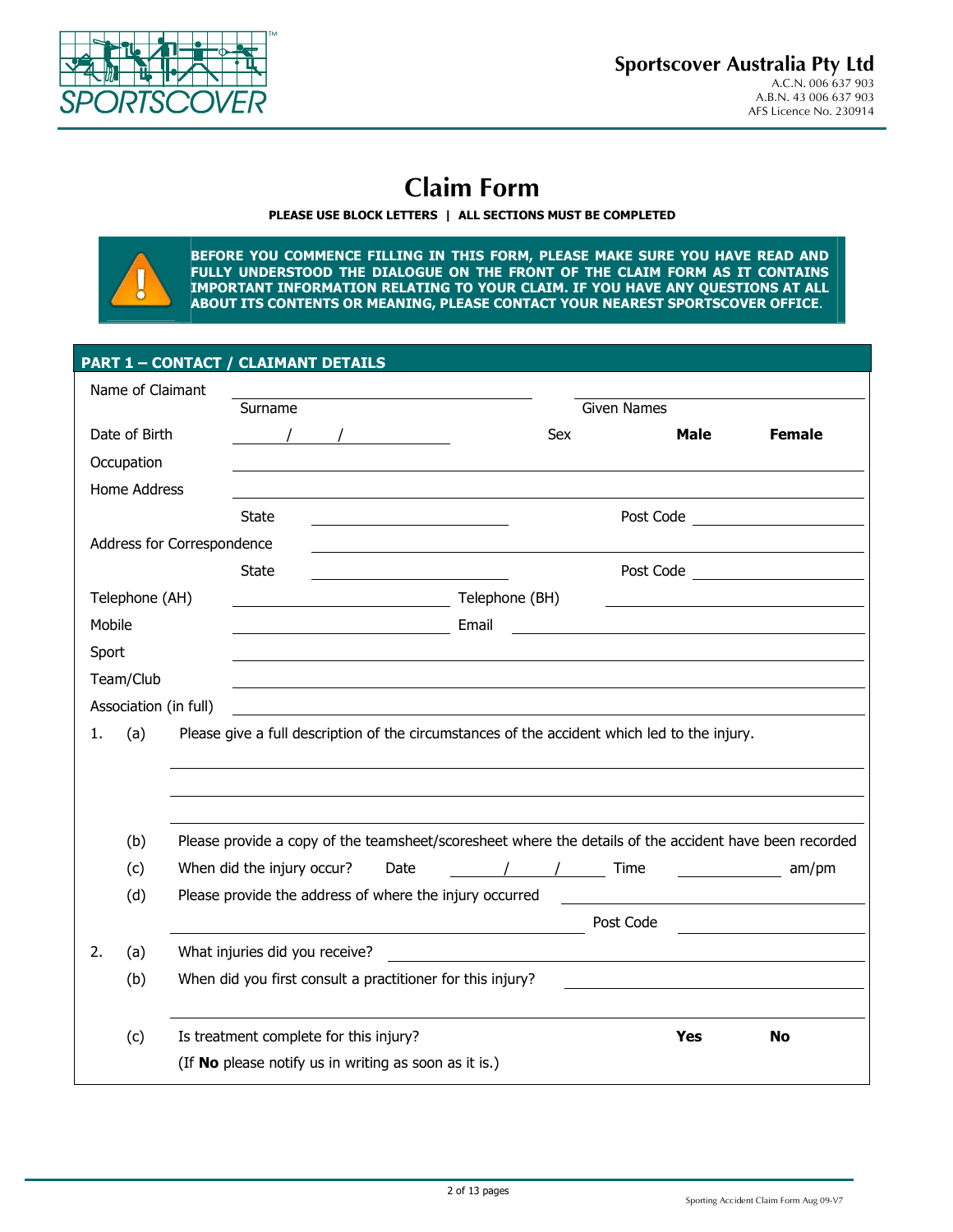

|    | <b>PART 1 - CONTACT / CLAIMANT DETAILS (continued)</b>                                                                                        |     |           |                          |                                                                                                                        |         |            |           |
|----|-----------------------------------------------------------------------------------------------------------------------------------------------|-----|-----------|--------------------------|------------------------------------------------------------------------------------------------------------------------|---------|------------|-----------|
| 3. | Were you admitted to Hospital?                                                                                                                |     |           |                          |                                                                                                                        |         | <b>Yes</b> | <b>No</b> |
|    | If Yes Name of Hospital                                                                                                                       |     |           |                          | <u> 1989 - Johann Stoff, deutscher Stoffen und der Stoffen und der Stoffen und der Stoffen und der Stoffen und der</u> |         |            |           |
|    | <b>Address</b>                                                                                                                                |     |           |                          |                                                                                                                        |         |            |           |
|    | Post Code                                                                                                                                     |     |           |                          |                                                                                                                        |         |            |           |
|    | Out Patient                                                                                                                                   |     |           |                          |                                                                                                                        |         |            |           |
| 4. | In Patient<br>Are you now, or have you ever been, subject to or affected by other Injury or Disease,                                          |     |           | Name of Attending Doctor |                                                                                                                        |         | Yes        | <b>No</b> |
|    | Deformity, Defect of Senses, Infirmity or Weakness?                                                                                           |     |           |                          |                                                                                                                        |         |            |           |
|    | If Yes, please give details                                                                                                                   |     |           |                          | <u> 1989 - Johann Barbara, martxa alemaniar arg</u>                                                                    |         |            |           |
|    |                                                                                                                                               |     |           |                          |                                                                                                                        |         |            |           |
| 5. | Have you ever lodged a personal accident claim before                                                                                         |     |           |                          |                                                                                                                        |         | Yes        | <b>No</b> |
|    | If Yes, please give details                                                                                                                   |     |           |                          |                                                                                                                        |         |            |           |
|    |                                                                                                                                               |     |           |                          |                                                                                                                        |         |            |           |
| 6. | (a)<br>Are you a member of a Private Health Insurance Fund?                                                                                   |     |           |                          |                                                                                                                        |         | Yes        | <b>No</b> |
|    | If Yes, please give details                                                                                                                   |     |           |                          |                                                                                                                        |         |            |           |
|    | Fund Name                                                                                                                                     |     |           |                          | Member Number                                                                                                          |         |            |           |
|    | (b)<br>If Yes, are you entitled to claim for any of the following benefits?                                                                   |     |           |                          |                                                                                                                        |         | Yes        | <b>No</b> |
|    | Private Hospital                                                                                                                              |     |           | Physiotherapy            |                                                                                                                        | Dental  |            |           |
|    | Chiropractic                                                                                                                                  |     | Ambulance |                          |                                                                                                                        | Massage |            |           |
|    | Other ancillary services. Please give details                                                                                                 |     |           |                          |                                                                                                                        |         |            |           |
| 7. | If you intend making a loss of wages claim, are you making or entitled to make a claim in respect of this injury<br>for any of the following? |     |           |                          |                                                                                                                        |         |            |           |
|    | Sick Leave <b>Test</b>                                                                                                                        |     |           |                          | <b>No</b> Workers Compensation                                                                                         |         | <b>Yes</b> | No        |
|    | Motor Government Benefits                                                                                                                     | Yes | No        |                          | Superannuation Life Insurance                                                                                          |         | Yes        | No        |
|    | If Yes, please give details                                                                                                                   |     |           |                          |                                                                                                                        |         |            |           |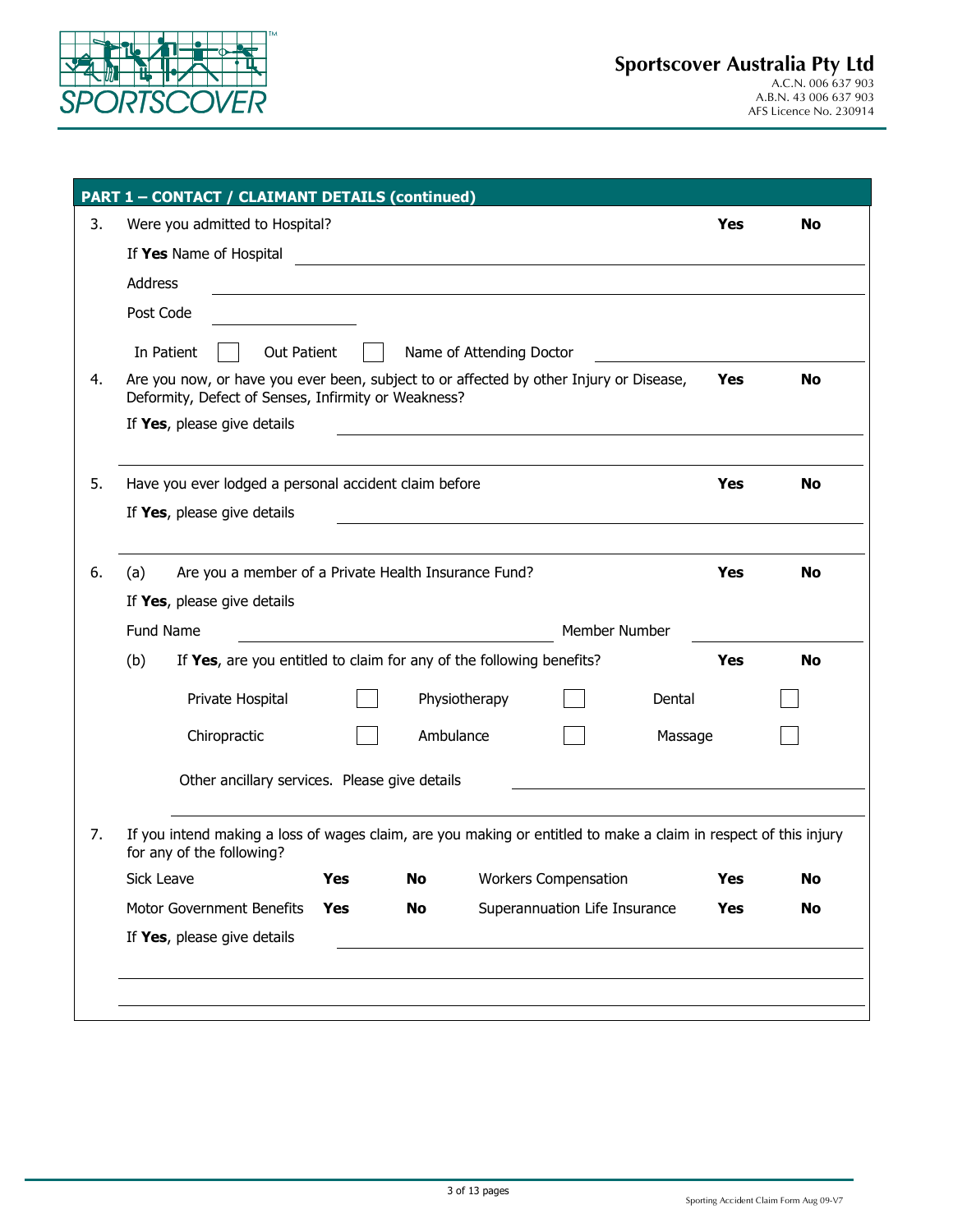

### **PLEASE NOTE**

**Original receipts and all statements** of any benefit received from any source must be sent to Sportscover as soon as possible. Failure to do so will result in Settlement Delays. E Please also remember to **inform us in writing when your treatment is complete**. This will also reduce delays in settlement of your claim.

### **PART 2 – SETTLEMENT DETAILS**

 NOTE: For your convenience please complete the direct bank deposit information below. This will provide you with immediate access to the funds as there are no postal or cheque clearance delays. Mail cheque **Direct bank deposit** (*if bank deposit, please give details below*) BANK NAME BENEFICIARY NAME BSB NUMBER **minimum 6 digits** ACCOUNT NUMBER maximum 9 digits

#### **PART 3 – DECLARATION AND AUTHORISATION BY INJURED PERSON**

|                        | Surname   | Given Names                                                                                                                                                                                                                                                                                                                                                                                                                                      |
|------------------------|-----------|--------------------------------------------------------------------------------------------------------------------------------------------------------------------------------------------------------------------------------------------------------------------------------------------------------------------------------------------------------------------------------------------------------------------------------------------------|
| valid as the original. |           | I hereby authorise any hospital, physician or other persons who have attended me, or any employer, to<br>furnish Sportscover Australia Pty Ltd or their authorised representative with any illness or injury, medical<br>history, consultation, prescriptions or treatment, copies of hospital or medical records and copies of all<br>records of employers. I agree that a photocopy of this authorisation shall be considered as effective and |
|                        | Signature | Date                                                                                                                                                                                                                                                                                                                                                                                                                                             |
|                        |           | WARNING: Persons found to have lodged a fraudulent claim are liable for prosecution.                                                                                                                                                                                                                                                                                                                                                             |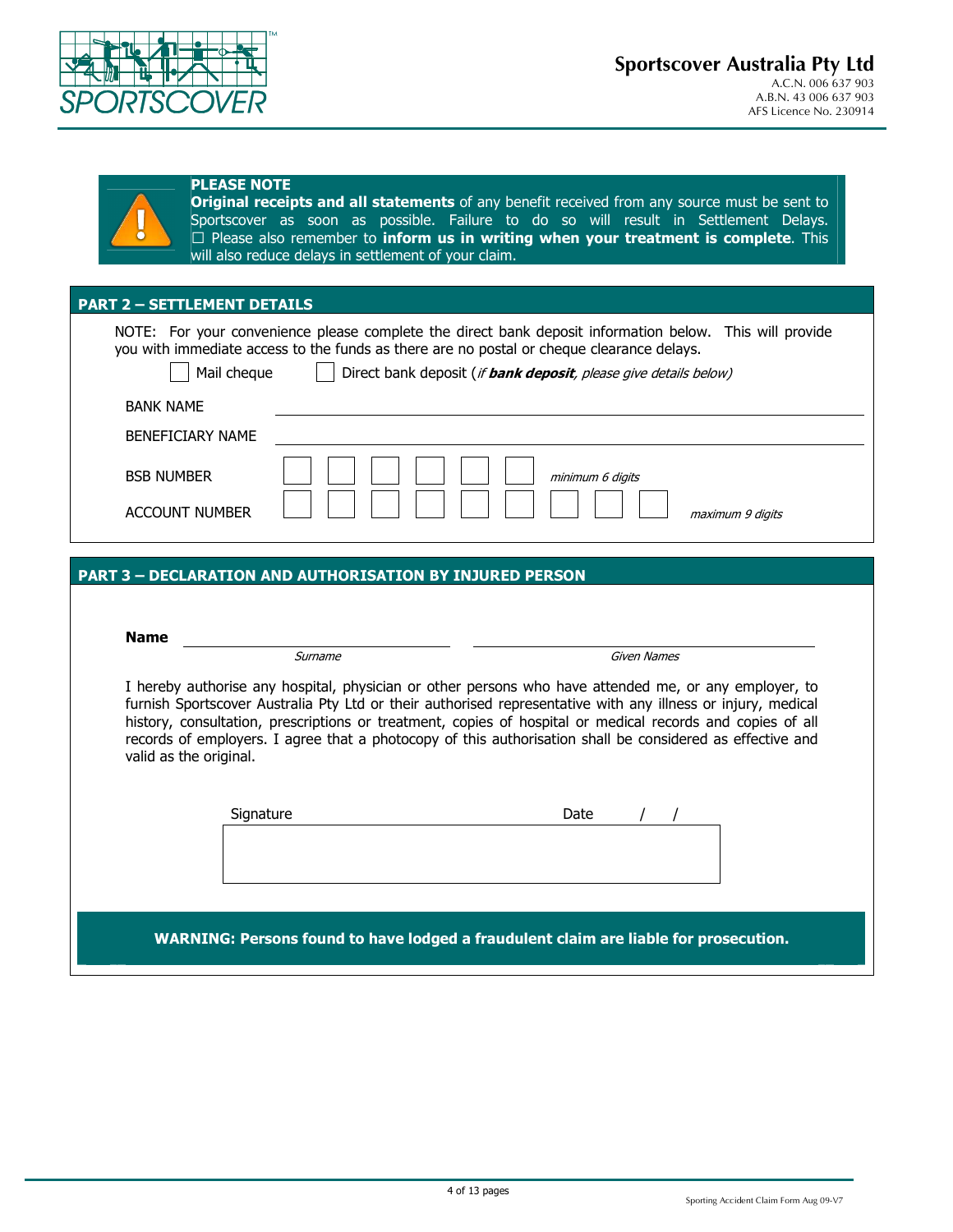

| 1.        | (a) Name       |                                                                                                       |      |                                                  |
|-----------|----------------|-------------------------------------------------------------------------------------------------------|------|--------------------------------------------------|
|           |                | Surname                                                                                               |      | Given Names                                      |
| (b)       | Address        | <u> 1980 - Jan Samuel Barbara, martin d</u>                                                           |      |                                                  |
|           |                | <u> 1989 - Johann Stone, fransk politiker (d. 1989)</u>                                               |      | State Postcode                                   |
| (c)       | Telephone (AH) |                                                                                                       |      | Telephone (BH) <u>__________________________</u> |
| (d)       |                | Please give a full description of the accident giving a rise to the claimant's injury, as you saw it: |      |                                                  |
|           |                |                                                                                                       |      |                                                  |
|           |                |                                                                                                       |      |                                                  |
|           |                |                                                                                                       |      |                                                  |
|           |                |                                                                                                       |      |                                                  |
|           |                |                                                                                                       |      |                                                  |
|           |                |                                                                                                       |      |                                                  |
|           |                | Signature of Witness                                                                                  | Date |                                                  |
|           |                |                                                                                                       |      |                                                  |
|           |                |                                                                                                       |      |                                                  |
| 2.<br>(a) | Name           |                                                                                                       |      |                                                  |
|           |                | Surname                                                                                               |      | <b>Given Names</b>                               |
| (b)       | Address        | <u> 1989 - Jan Barat, prima politik (</u>                                                             |      |                                                  |
|           |                | <u> 1980 - Johann Barn, amerikan personal (</u>                                                       |      | State Postcode                                   |
| (c)       | Telephone (AH) | <b>Telephone (BH)</b> Telephone (BH)                                                                  |      |                                                  |
| (d)       |                | Please give a full description of the accident giving a rise to the claimant's injury, as you saw it: |      |                                                  |
|           |                |                                                                                                       |      |                                                  |
|           |                |                                                                                                       |      |                                                  |
|           |                |                                                                                                       |      |                                                  |
|           |                |                                                                                                       |      |                                                  |
|           |                |                                                                                                       |      |                                                  |
|           |                |                                                                                                       |      |                                                  |
|           |                | Signature of Witness                                                                                  | Date |                                                  |
|           |                |                                                                                                       |      |                                                  |
|           |                |                                                                                                       |      |                                                  |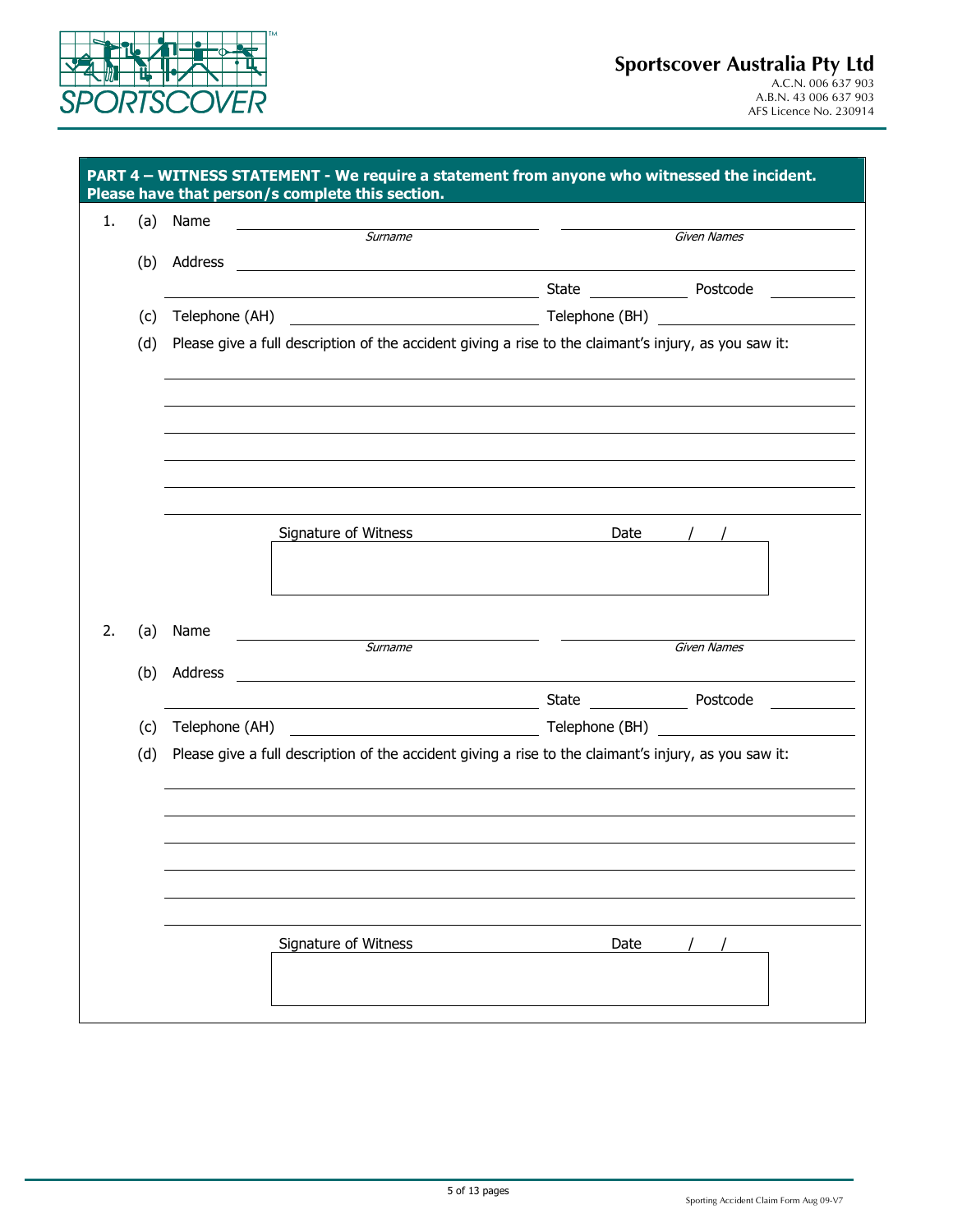

|    |     | <b>PART 5a - DETAILS OF EMPLOYMENT</b><br>Complete this section only if you wish to CLAIM FOR LOSS OF EARNINGS.                                                                                                                                                                                                                             |                           |                  |                                                                                                                      |     |                                                                                                                      |
|----|-----|---------------------------------------------------------------------------------------------------------------------------------------------------------------------------------------------------------------------------------------------------------------------------------------------------------------------------------------------|---------------------------|------------------|----------------------------------------------------------------------------------------------------------------------|-----|----------------------------------------------------------------------------------------------------------------------|
|    |     | <b>PLEASE NOTE:</b><br>A claim cannot be made unless the claimant was gainfully employed and working at least 20 hours a<br>week at the date of injury.<br>The Claimant must be continuously and totally disabled for more then the excess period noted in the<br>Policy.<br>The initial week of disablement is not covered.                |                           |                  |                                                                                                                      |     |                                                                                                                      |
|    |     | Current Employer's Name                                                                                                                                                                                                                                                                                                                     |                           |                  |                                                                                                                      |     | <u> 1989 - Johann Stoff, Amerikaansk politiker († 1908)</u>                                                          |
|    |     | <b>Current Employer's Address</b>                                                                                                                                                                                                                                                                                                           |                           |                  | <u> 1980 - Jan Samuel Barbara, martin da shekarar 1980 - An tsara tsara tsara tsara tsara tsara tsara tsara tsar</u> |     |                                                                                                                      |
|    |     | <b>Contact Name</b>                                                                                                                                                                                                                                                                                                                         |                           |                  |                                                                                                                      |     |                                                                                                                      |
|    |     | Telephone (AH)                                                                                                                                                                                                                                                                                                                              |                           |                  |                                                                                                                      |     | <u> 1989 - Johann Stoff, deutscher Stoffen und der Stoffen und der Stoffen und der Stoffen und der Stoffen und d</u> |
| 1. |     | At the time of the accident were you (please select as appropriate)                                                                                                                                                                                                                                                                         |                           |                  |                                                                                                                      |     |                                                                                                                      |
|    |     | Full Time Employee                                                                                                                                                                                                                                                                                                                          |                           |                  |                                                                                                                      |     |                                                                                                                      |
|    |     |                                                                                                                                                                                                                                                                                                                                             |                           |                  |                                                                                                                      |     |                                                                                                                      |
|    |     |                                                                                                                                                                                                                                                                                                                                             |                           |                  |                                                                                                                      |     |                                                                                                                      |
|    |     | Period of Employment<br>$\frac{1}{2}$ $\frac{1}{2}$ $\frac{1}{2}$ $\frac{1}{2}$ $\frac{1}{2}$ $\frac{1}{2}$ $\frac{1}{2}$ $\frac{1}{2}$ $\frac{1}{2}$ $\frac{1}{2}$ $\frac{1}{2}$ $\frac{1}{2}$ $\frac{1}{2}$ $\frac{1}{2}$ $\frac{1}{2}$ $\frac{1}{2}$ $\frac{1}{2}$ $\frac{1}{2}$ $\frac{1}{2}$ $\frac{1}{2}$ $\frac{1}{2}$ $\frac{1}{2}$ |                           |                  |                                                                                                                      |     |                                                                                                                      |
| 2. |     | What is your Occupation/Position?                                                                                                                                                                                                                                                                                                           |                           |                  |                                                                                                                      |     | <u> 1980 - Jan James James, fransk politik (d. 1980)</u>                                                             |
| 3. |     | What are your net Earnings per annum from this employer?                                                                                                                                                                                                                                                                                    |                           |                  |                                                                                                                      |     |                                                                                                                      |
| 4. |     | When did you cease work as a result of your injury?                                                                                                                                                                                                                                                                                         |                           |                  |                                                                                                                      |     |                                                                                                                      |
| 5. |     | Have you returned to work? <b>Yes</b>                                                                                                                                                                                                                                                                                                       |                           | No If Yes, when? |                                                                                                                      |     |                                                                                                                      |
| 6. |     | Please give details of your entitlements (if any) to each of the following benefits:                                                                                                                                                                                                                                                        |                           |                  |                                                                                                                      |     |                                                                                                                      |
|    |     |                                                                                                                                                                                                                                                                                                                                             | <b>Number</b><br>of Weeks |                  | <b>Weekly</b><br><b>Amount</b>                                                                                       |     | <b>Total</b><br><b>Entitlement</b>                                                                                   |
|    | (a) | Sick pay from your employer                                                                                                                                                                                                                                                                                                                 |                           | @                |                                                                                                                      |     |                                                                                                                      |
|    | (b) | Other insurance benefits including<br>Personal Accident Policies                                                                                                                                                                                                                                                                            |                           | @                |                                                                                                                      |     |                                                                                                                      |
|    | (c) | Centrelink                                                                                                                                                                                                                                                                                                                                  |                           | @                | $\frac{1}{\sqrt{1-\frac{1}{2}}\left(1-\frac{1}{2}\right)}$                                                           |     | $\equiv$ , and the set of $\frac{1}{2}$                                                                              |
|    | (d) | Other salary, wages, income or pay<br>of any nature whatsoever being:                                                                                                                                                                                                                                                                       |                           | $^\copyright$    |                                                                                                                      | $=$ |                                                                                                                      |
|    |     | If other sources,<br>please describe briefly.<br>the contract of the contract of the contract of the                                                                                                                                                                                                                                        |                           |                  |                                                                                                                      |     |                                                                                                                      |
|    |     |                                                                                                                                                                                                                                                                                                                                             |                           |                  | <b>Total Entitlements =</b>                                                                                          |     | <u> a shekara ta 1999 a shekara t</u>                                                                                |
|    |     | 7. What was your income from all sources in the twelve<br>months period prior to your accident?                                                                                                                                                                                                                                             |                           |                  | <b>Total Annual Income</b><br>from all sources $=$                                                                   |     |                                                                                                                      |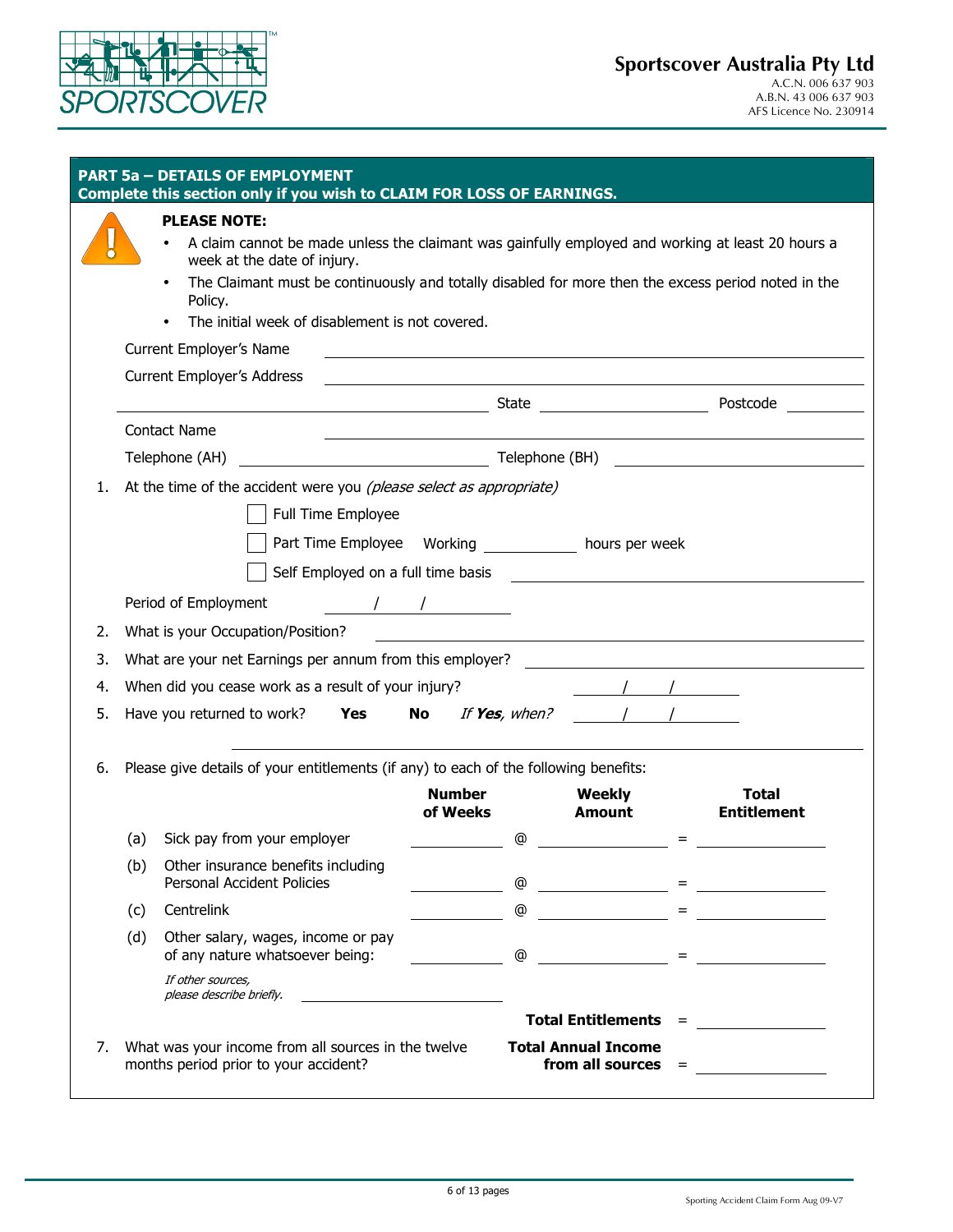

|                    | <b>PART 5a - DETAILS OF EMPLOYMENT Continued.</b>                                                                                                                                                                                                                                                                                                                                                                                                  |                |                                                                                                                                                                                                                                |                 |                |
|--------------------|----------------------------------------------------------------------------------------------------------------------------------------------------------------------------------------------------------------------------------------------------------------------------------------------------------------------------------------------------------------------------------------------------------------------------------------------------|----------------|--------------------------------------------------------------------------------------------------------------------------------------------------------------------------------------------------------------------------------|-----------------|----------------|
| 8.                 | Have you worked at more than one place of employment within the twelve month period<br>prior to your accident?                                                                                                                                                                                                                                                                                                                                     |                |                                                                                                                                                                                                                                | Yes             | <b>No</b>      |
|                    | If Yes, please provide details below showing full names and addresses - no abbreviations.                                                                                                                                                                                                                                                                                                                                                          |                |                                                                                                                                                                                                                                |                 |                |
| (a)                | <b>Former Employer</b>                                                                                                                                                                                                                                                                                                                                                                                                                             |                |                                                                                                                                                                                                                                |                 |                |
|                    | Contact<br><u> Alexandria (Carlo Carlo Carlo Carlo Carlo Carlo Carlo Carlo Carlo Carlo Carlo Carlo Carlo Carlo Carlo Carlo C</u>                                                                                                                                                                                                                                                                                                                   |                | Telephone (BH) and the state of the state of the state of the state of the state of the state of the state of the state of the state of the state of the state of the state of the state of the state of the state of the stat |                 |                |
|                    | Address<br><u> 1989 - John Stein, Amerikaansk politiker (</u> † 1920)                                                                                                                                                                                                                                                                                                                                                                              |                |                                                                                                                                                                                                                                |                 |                |
|                    |                                                                                                                                                                                                                                                                                                                                                                                                                                                    |                |                                                                                                                                                                                                                                |                 |                |
|                    | Occupation / Position<br><u> 1980 - Johann Stein, marwolaethau (b. 1980)</u>                                                                                                                                                                                                                                                                                                                                                                       |                |                                                                                                                                                                                                                                |                 |                |
|                    |                                                                                                                                                                                                                                                                                                                                                                                                                                                    |                |                                                                                                                                                                                                                                |                 |                |
|                    | (Please list any additional former employers on a separate list. Leave blank if not applicable.)                                                                                                                                                                                                                                                                                                                                                   |                |                                                                                                                                                                                                                                |                 |                |
|                    |                                                                                                                                                                                                                                                                                                                                                                                                                                                    |                |                                                                                                                                                                                                                                |                 |                |
|                    | PART 5b - EMPLOYER'S STATEMENT - To be completed by Claimant's current Employer                                                                                                                                                                                                                                                                                                                                                                    |                |                                                                                                                                                                                                                                |                 |                |
| I                  | (Name)                                                                                                                                                                                                                                                                                                                                                                                                                                             | <b>Manager</b> | <b>Accountant</b>                                                                                                                                                                                                              | <b>Director</b> | <b>Partner</b> |
|                    |                                                                                                                                                                                                                                                                                                                                                                                                                                                    |                | please select title                                                                                                                                                                                                            |                 |                |
| οf                 | <u> 1989 - Johann Harry Harry Harry Harry Harry Harry Harry Harry Harry Harry Harry Harry Harry Harry Harry Harry</u><br>(Name of Company)                                                                                                                                                                                                                                                                                                         |                |                                                                                                                                                                                                                                |                 |                |
| at                 |                                                                                                                                                                                                                                                                                                                                                                                                                                                    |                |                                                                                                                                                                                                                                |                 |                |
|                    | confirm that in the confirm that                                                                                                                                                                                                                                                                                                                                                                                                                   |                | and the been employed continuously by                                                                                                                                                                                          |                 |                |
|                    | (Name of Employee)<br>this firm in the position of                                                                                                                                                                                                                                                                                                                                                                                                 |                |                                                                                                                                                                                                                                |                 |                |
|                    | $\frac{1}{2}$ since $\frac{1}{2}$ /                                                                                                                                                                                                                                                                                                                                                                                                                |                |                                                                                                                                                                                                                                |                 |                |
|                    | His/Her gross earnings since the above date of employment (if less than 12 months ago) or for the past 12 months up                                                                                                                                                                                                                                                                                                                                |                |                                                                                                                                                                                                                                |                 |                |
|                    | to the date of his/her injury as described on this claim form amounted to $$$                                                                                                                                                                                                                                                                                                                                                                      |                |                                                                                                                                                                                                                                |                 |                |
|                    | At the $\frac{1}{\sqrt{2at} \cdot \frac{1}{\sqrt{2at} \cdot \frac{1}{\sqrt{2at} \cdot \frac{1}{\sqrt{2at} \cdot \frac{1}{\sqrt{2at} \cdot \frac{1}{\sqrt{2at} \cdot \frac{1}{\sqrt{2at} \cdot \frac{1}{\sqrt{2at} \cdot \frac{1}{\sqrt{2at} \cdot \frac{1}{\sqrt{2at} \cdot \frac{1}{\sqrt{2at} \cdot \frac{1}{\sqrt{2at} \cdot \frac{1}{\sqrt{2at} \cdot \frac{1}{\sqrt{2at} \cdot \frac{1}{\sqrt{2at} \cdot \frac{1}{\sqrt{2at} \cdot \frac{1}{$ |                |                                                                                                                                                                                                                                |                 |                |
| except as follows: | I confirm that the claimant was not entitled to receive, nor did receive any form of remuneration whatsoever from this<br>firm, his employer, in respect of his/her period of disablement commencing at the above-mentioned date of injury;                                                                                                                                                                                                        |                |                                                                                                                                                                                                                                |                 |                |
|                    |                                                                                                                                                                                                                                                                                                                                                                                                                                                    |                |                                                                                                                                                                                                                                |                 |                |
|                    |                                                                                                                                                                                                                                                                                                                                                                                                                                                    |                |                                                                                                                                                                                                                                |                 |                |
|                    | Signature                                                                                                                                                                                                                                                                                                                                                                                                                                          | Date           |                                                                                                                                                                                                                                |                 |                |
|                    |                                                                                                                                                                                                                                                                                                                                                                                                                                                    |                |                                                                                                                                                                                                                                |                 |                |
|                    |                                                                                                                                                                                                                                                                                                                                                                                                                                                    |                |                                                                                                                                                                                                                                |                 |                |
|                    |                                                                                                                                                                                                                                                                                                                                                                                                                                                    |                |                                                                                                                                                                                                                                |                 |                |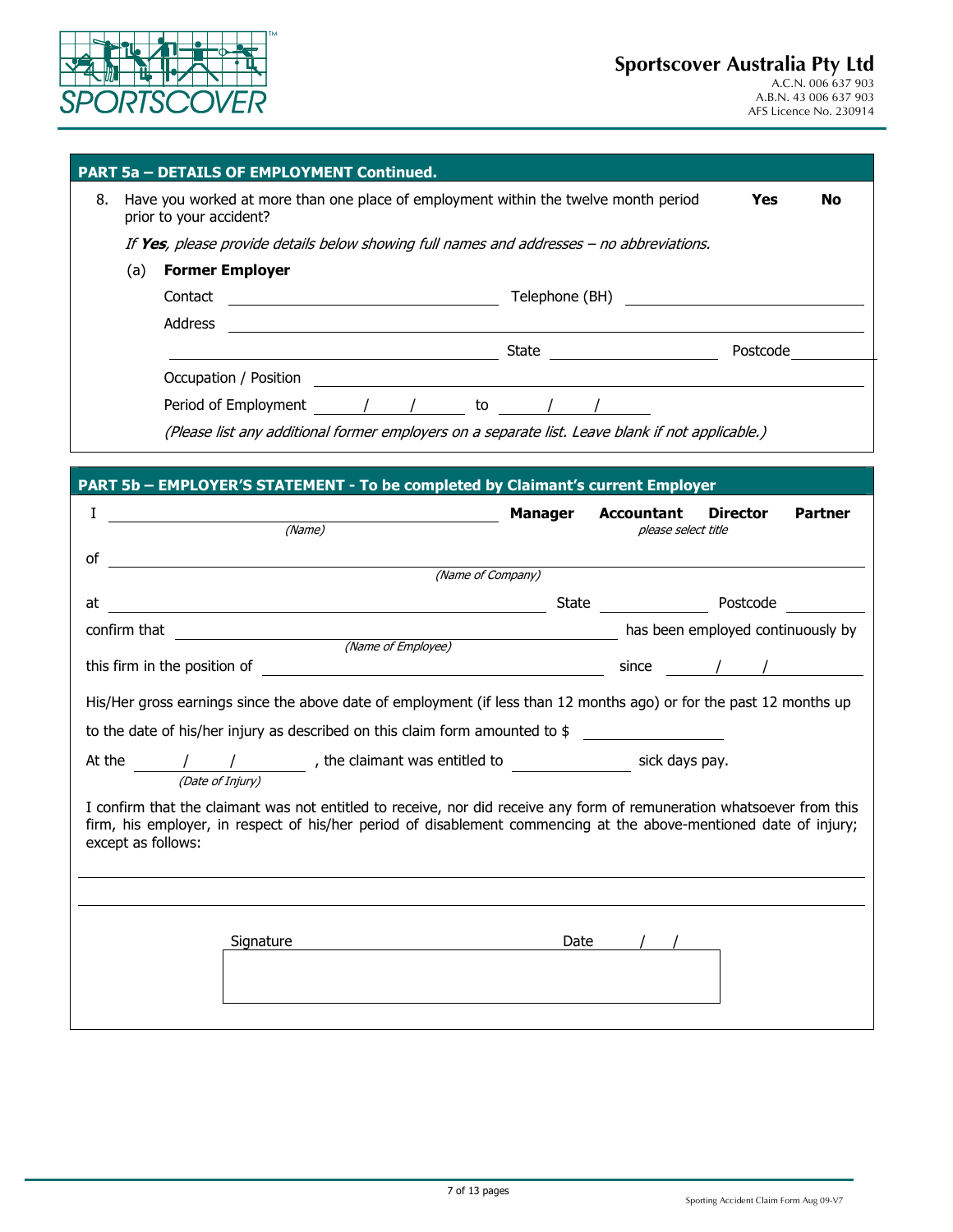

### **Sportscover Australia Pty Ltd** A.C.N. 006 637 903 A.B.N. 43 006 637 903

AFS Licence No. 230914

| <b>PART 5c - ACCOUNTANT'S STATEMENT</b>       |           | To be completed by Claimant's Accountant - For Self Employed Person's Only                                     |                                           |                  |                |
|-----------------------------------------------|-----------|----------------------------------------------------------------------------------------------------------------|-------------------------------------------|------------------|----------------|
|                                               |           | (Name)                                                                                                         | Manager Accountant<br>please select title | <b>Director</b>  | <b>Partner</b> |
| of                                            |           | (Name of Company)                                                                                              |                                           |                  |                |
| at                                            |           | <u> 1980 - Johann Barbara, martxa amerikan bashkar (</u>                                                       | State Postcode                            |                  |                |
| confirm that our firm acts as Accountants for |           | <u> 1980 - Andrea Andrew Maria (h. 1980).</u>                                                                  | (The Claimant)                            |                  |                |
| at                                            |           | <u> 1989 - Johann John Stein, marking and de families and de families and de families and descriptions</u>     |                                           |                  |                |
|                                               |           | and that his/her gross earnings (before tax but after expenses) for the 12 months period ending $\overline{1}$ |                                           | (Date of Injury) |                |
|                                               |           | Income protection <b>Yes</b> No If Yes, name of company                                                        |                                           |                  |                |
|                                               | Signature |                                                                                                                | Date / /                                  |                  |                |
|                                               |           |                                                                                                                |                                           |                  |                |
|                                               |           |                                                                                                                |                                           |                  |                |
|                                               |           |                                                                                                                |                                           |                  |                |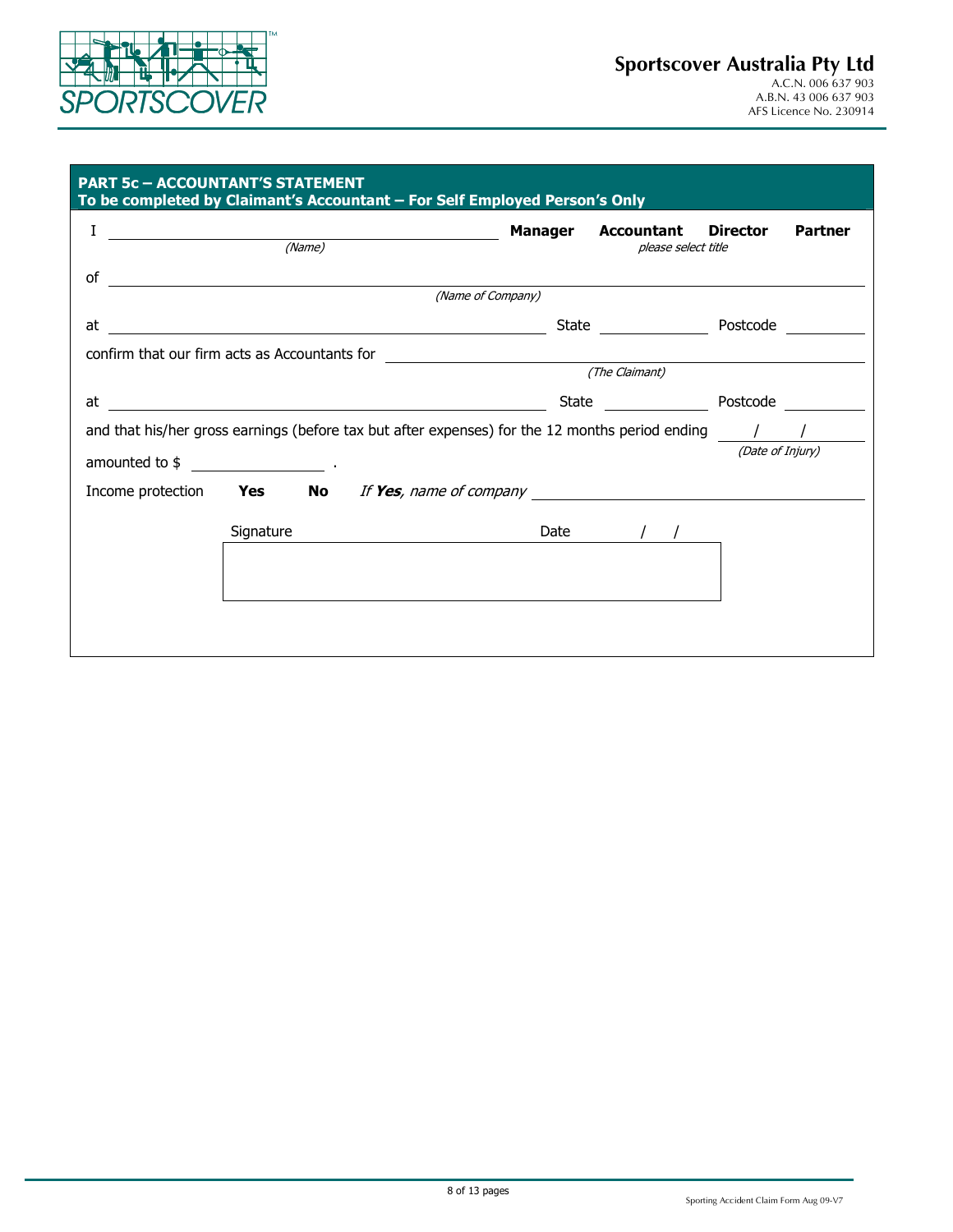

# **Official Report**

**PLEASE USE BLOCK LETTERS | PLEASE ENSURE THAT ALL QUESTIONS HAVE BEEN FULLY ANSWERED** 



**PLEASE NOTE: These questions must be completed by an authorised office bearer of the insured Club/Association. The Team sheet or Injury Report is a separate document.**

### **PART 6 – INCIDENT REPORT**

|    | Date of Injury                                    |                                                                                              |            |           |
|----|---------------------------------------------------|----------------------------------------------------------------------------------------------|------------|-----------|
| 1. | Name of Association                               | Club                                                                                         |            |           |
| 2. |                                                   | Was the player, listed above, registered at the time of the accident?                        | <b>Yes</b> | <b>No</b> |
| 3. |                                                   | Were you a witness to the accident described (If Yes, please give details)                   | <b>Yes</b> | <b>No</b> |
|    |                                                   |                                                                                              |            |           |
|    |                                                   |                                                                                              |            |           |
|    |                                                   |                                                                                              |            |           |
|    |                                                   |                                                                                              |            |           |
|    | participating in a club game or training session? | If you were not a witness, are you satisfied the player was injured on the above date whilst | Yes        | No        |
|    | If No, please give reasons                        |                                                                                              |            |           |
|    |                                                   |                                                                                              |            |           |

### **PART 7 – DECLARATION BY AN AUTHORISED OFFICE BEARER**

|                 | Signature | Date      |  |
|-----------------|-----------|-----------|--|
|                 |           |           |  |
|                 |           |           |  |
|                 |           |           |  |
| Print Name      |           |           |  |
| <b>Position</b> |           |           |  |
|                 |           | Telephone |  |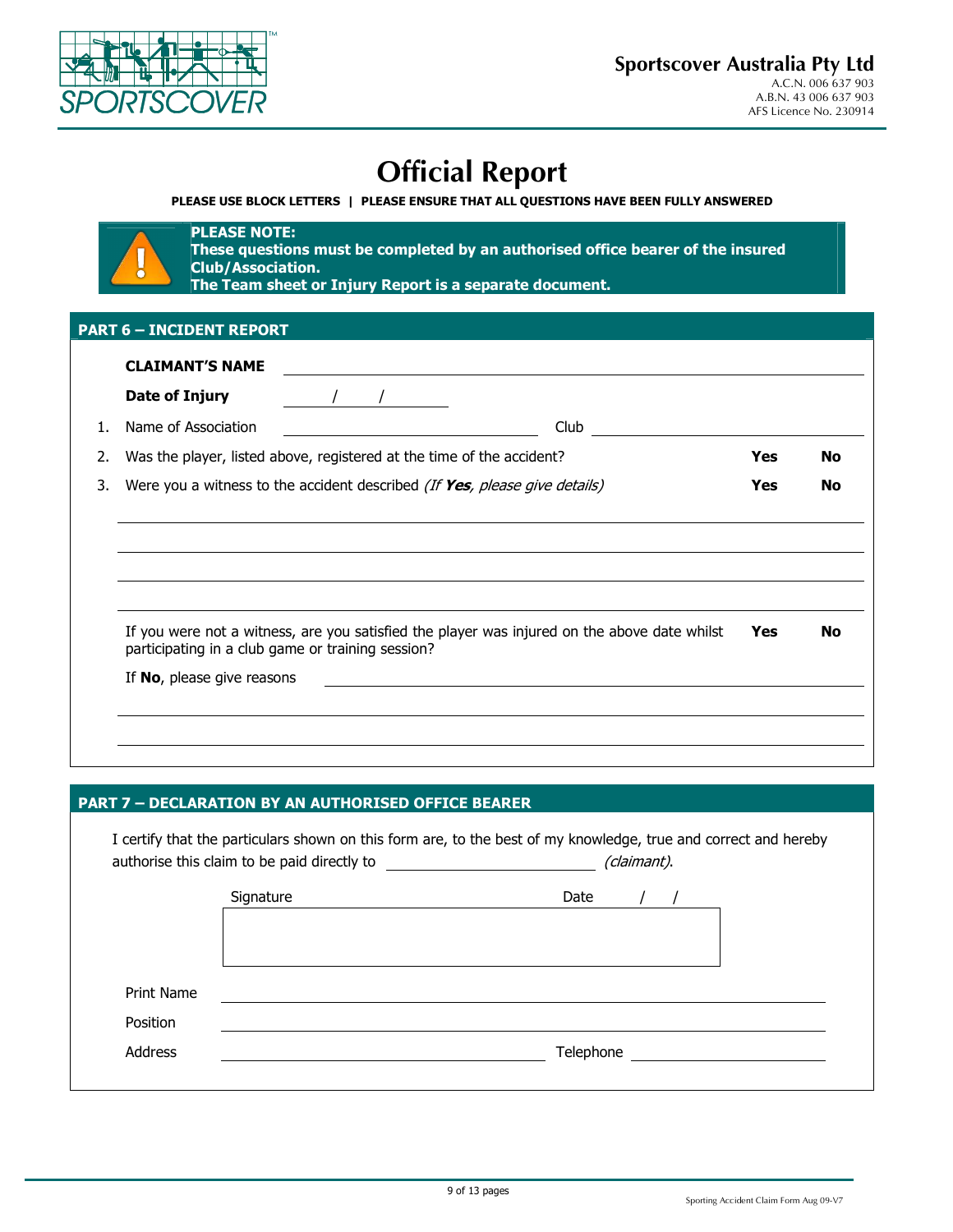

# **Medical Report**

## **PLEASE USE BLOCK LETTERS | PLEASE ENSURE THAT ALL QUESTIONS HAVE BEEN FULLY ANSWERED**



**These questions are to be completed by the main Doctor, Physiotherapist, Dentist or Chiropractor. IMPORTANT: If you are claiming for LOSS OF INCOME this section must be completed by your DOCTOR. The insured is responsible for the completion of this form and any charges incurred for its completion.** 

|  | PART 8 - MEDICAL REPORT' |  |
|--|--------------------------|--|
|  |                          |  |

**PLEASE NOTE:** 

|                     | Name                                                                                |                  |                   |            |    |
|---------------------|-------------------------------------------------------------------------------------|------------------|-------------------|------------|----|
|                     | Surname<br>Address                                                                  |                  | Given Names       |            |    |
|                     |                                                                                     | State            |                   | Postcode   |    |
|                     | Telephone (AH)<br><u> 1980 - Johann Barbara, martin di</u>                          | Telephone (BH)   |                   |            |    |
|                     | What is disabling the patient? (Please give a complete diagnosis of this condition) |                  |                   |            |    |
|                     |                                                                                     |                  |                   |            |    |
| <b>History</b>      |                                                                                     |                  |                   |            |    |
| 1.                  | When did the patient first receive medical treatment for this injury? $\frac{1}{2}$ |                  |                   |            |    |
| 2.                  | (a) Was there a previous history of this or similar condition?                      |                  |                   | Yes        | No |
|                     | (b) If Yes, please state the condition and advise when previous treatment was given |                  |                   |            |    |
|                     |                                                                                     |                  |                   |            |    |
| 3.                  | (a) How long have you known the patient?                                            |                  |                   |            |    |
|                     | (b) Are you the claimant's regular practitioner?                                    |                  |                   | <b>Yes</b> | No |
|                     | (c) If <b>No</b> , please advise who is                                             |                  |                   |            |    |
|                     |                                                                                     |                  |                   |            |    |
|                     |                                                                                     |                  |                   |            |    |
| <b>Injury</b><br>1. | When did the patient suffer the injury                                              |                  |                   |            |    |
| 2.                  |                                                                                     |                  |                   |            |    |
|                     | What were the circumstances surrounding the injury?                                 |                  |                   |            |    |
|                     |                                                                                     |                  |                   |            |    |
|                     |                                                                                     |                  |                   |            |    |
|                     | <b>Degree of Disability</b>                                                         |                  |                   |            |    |
| 1.                  | Patient's Occupation                                                                |                  |                   |            |    |
| 2.                  | When was the patient obliged to cease work?                                         | $\sqrt{2}$       |                   |            |    |
| 3.                  | If patient is still disabled, when approximately will the patient resume:           |                  |                   |            |    |
|                     | (a) Some duties?<br>$\sqrt{1}$                                                      | (b) Full duties? |                   |            |    |
| 4.                  | If patient has recovered, when was the patient able to resume:                      |                  |                   |            |    |
|                     | $\frac{1}{2}$<br>(a) Some duties?                                                   | (b) Full duties? |                   |            |    |
|                     | <b>Treatment of present condition</b>                                               |                  |                   |            |    |
| 1.                  | When were you consulted? (a) Initially<br>$\sqrt{2}$                                |                  | (b) Most recently |            |    |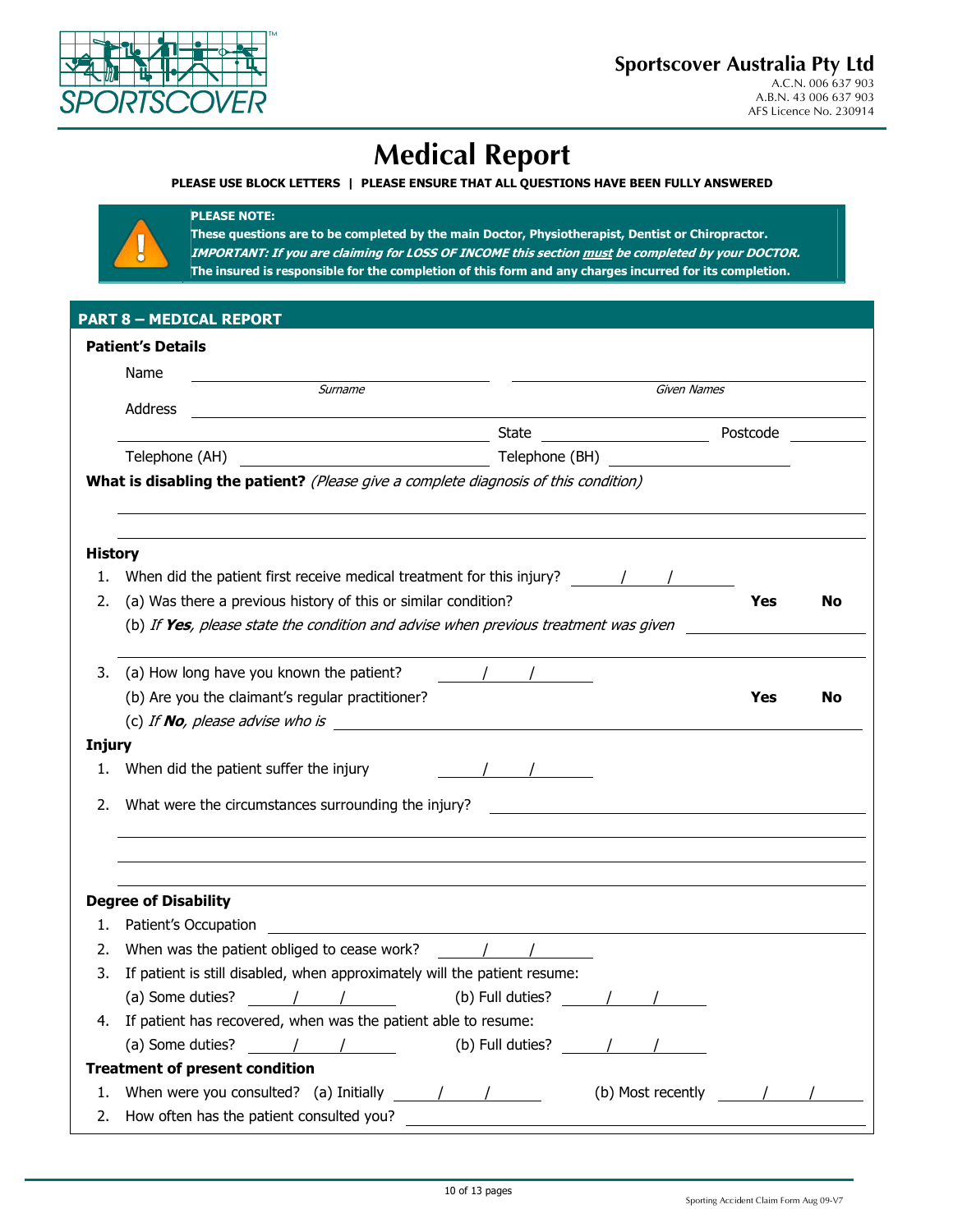

|     | <b>PART 8 - MEDICAL REPORT - Continued.</b> |                                                                                                                                                                    |            |     |
|-----|---------------------------------------------|--------------------------------------------------------------------------------------------------------------------------------------------------------------------|------------|-----|
| 3.  | Was patient confined to hospital?           |                                                                                                                                                                    | <b>Yes</b> | No  |
| 4.  |                                             | If Yes, please advise (a) Name of hospital                                                                                                                         |            |     |
|     |                                             | (b) Period of Confinement from<br>to                                                                                                                               |            |     |
| 5.  |                                             | Was confinement in a convalescent home necessary after hospitalisation                                                                                             | <b>Yes</b> | No. |
|     | If <b>Yes</b> , please give details         | <u> 1989 - Jan Samuel Barbara, margaret e populari e populari e populari e populari e populari e populari e popu</u>                                               |            |     |
| 6.  |                                             | What are the current subjective symptoms?<br><u> 1980 - Johann Stone, mars and de film and de film and de film and de film and de film and de film and de film</u> |            |     |
| 7.  |                                             | Please give results of any objective findings:                                                                                                                     |            |     |
|     | (a) X-Rays                                  |                                                                                                                                                                    |            |     |
|     |                                             | (b) Other tests - please advise tests done and findings                                                                                                            |            |     |
|     |                                             |                                                                                                                                                                    |            |     |
| 8.  |                                             | What surgical procedures have been performed?                                                                                                                      |            |     |
| 9.  |                                             | What surgical procedures have been contemplated?                                                                                                                   |            |     |
| 10. |                                             | Are there any underlying conditions affecting recovery from the current condition?                                                                                 | Yes        | No  |
|     |                                             | If Yes, could you advise the nature of underlying conditions and how they affect disability and recovery:                                                          |            |     |
|     |                                             |                                                                                                                                                                    |            |     |
| 11. |                                             | Has patient any other physical or mental impairment?                                                                                                               | Yes        | No  |
|     | If Yes, please describe                     |                                                                                                                                                                    |            |     |
| 12. |                                             | Please advise names and addresses of other treating physicians                                                                                                     |            |     |
|     | Name                                        |                                                                                                                                                                    |            |     |
|     | Address                                     |                                                                                                                                                                    |            |     |
|     |                                             | Telephone                                                                                                                                                          |            |     |
| 13. |                                             | If you have terminated treatment, please advise date                                                                                                               |            |     |
| 14. | What is the current prognosis?              |                                                                                                                                                                    |            |     |
| 15. |                                             | Are there any further remarks which may assist in assessing this condition?                                                                                        |            |     |
|     |                                             |                                                                                                                                                                    |            |     |
| 16. |                                             | Is there any permanent disability at present?                                                                                                                      | Yes        | No  |
|     |                                             | If Yes, please explain giving an estimated percentage loss of function:                                                                                            |            |     |
|     |                                             |                                                                                                                                                                    |            |     |
|     | <b>Physician's Details</b>                  |                                                                                                                                                                    |            |     |
|     | <b>Full Name</b>                            |                                                                                                                                                                    |            |     |
|     | Qualifications                              |                                                                                                                                                                    |            |     |
|     | <b>Street Address</b>                       |                                                                                                                                                                    |            |     |
|     | Suburb                                      | State                                                                                                                                                              | Postcode   |     |
|     | Telephone                                   | Email                                                                                                                                                              |            |     |
|     | Website                                     |                                                                                                                                                                    |            |     |
|     |                                             | Signature<br>Date                                                                                                                                                  |            |     |
|     |                                             |                                                                                                                                                                    |            |     |
|     |                                             |                                                                                                                                                                    |            |     |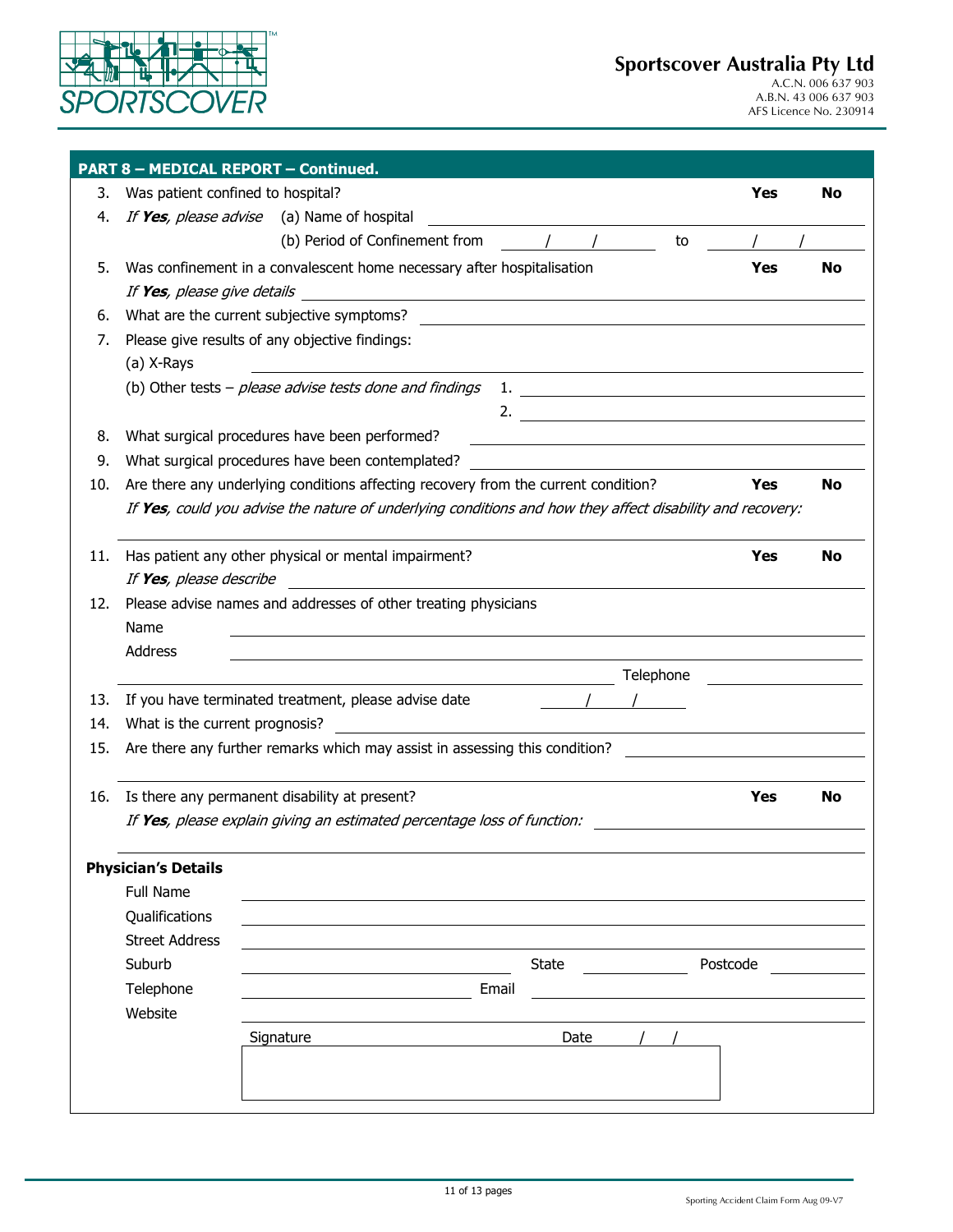

## **206 Health Insurance Act 1973 Medical Expenses**

(Australian government legislation (see below) **does not allow** General Insurers to cover **any costs** subject to a Medicare rebate.)

| <b>Examples of Medicare Medical Expenses (Excluded from Policy)</b>                                                                                                                                                                                                                                       |                                                  |
|-----------------------------------------------------------------------------------------------------------------------------------------------------------------------------------------------------------------------------------------------------------------------------------------------------------|--------------------------------------------------|
| (Figures used are for example purposes only)                                                                                                                                                                                                                                                              |                                                  |
| Private Practitioner Visit (GP) - You may be asked to pay towards this service above the<br>Medicare Scheduled Fee.                                                                                                                                                                                       | Medicare Item - not covered<br>in part or whole. |
| Eg. Bill: \$50.00<br>Medicare Rebate: \$35.00 Balance: \$15.00 (Not Claimable)                                                                                                                                                                                                                            |                                                  |
| Surgeon - You may be asked to pay towards this service above the Medicare Scheduled<br>Fee.                                                                                                                                                                                                               | Medicare Item - not covered<br>in part or whole. |
| Eg. Bill: \$750.00<br>Medicare Rebate: \$600.00 Balance: \$150.00 (Not Claimable)                                                                                                                                                                                                                         |                                                  |
| Anaesthetist - You may be asked to pay towards this service above the Medicare<br>Scheduled Fee.                                                                                                                                                                                                          | Medicare Item - not covered<br>in part or whole. |
| Medicare Rebate: \$300.00 Balance: \$100.00 (Not Claimable)<br>Eg. Bill: \$400.00                                                                                                                                                                                                                         |                                                  |
| Public Hospital Accommodation - You may be asked to pay towards this service above<br>the Medicare Scheduled Fee.                                                                                                                                                                                         | Medicare Item - not covered<br>in part or whole. |
| Eg. Bill: \$400.00<br>Medicare Rebate: \$325.00 Balance: \$75.00 (Not Claimable)                                                                                                                                                                                                                          |                                                  |
|                                                                                                                                                                                                                                                                                                           |                                                  |
| Examples of Medical Services which may be covered by the Sportscover<br><b>Policy</b>                                                                                                                                                                                                                     |                                                  |
| Private Hospital Accommodation, Private Hospital Theatre Fees, Ambulance                                                                                                                                                                                                                                  | Refer to policy for limits.                      |
| Physiotherapy, Chiropractor, Massage, Acupuncture, Myotherapy, Osteopath,<br>Hydrotherapy, Podiatry                                                                                                                                                                                                       | Refer to policy for limits.                      |
| Dental (Sound Whole Teeth Only), MRI's (under certain conditions)                                                                                                                                                                                                                                         | Refer to policy for limits.                      |
| Hire of Crutches, Wheelchair, Equipment for Rehabilitation, Brace                                                                                                                                                                                                                                         | Refer to policy for limits.                      |
| The policy relevant to your Club or Association will have a specific Excess, Maximum<br>Percentage Payable and a Maximum Limit Payable. For the specific policy<br>benefits please refer to your Claims covering letter and policy wording which details the<br>policy benefits, coverage and conditions. |                                                  |